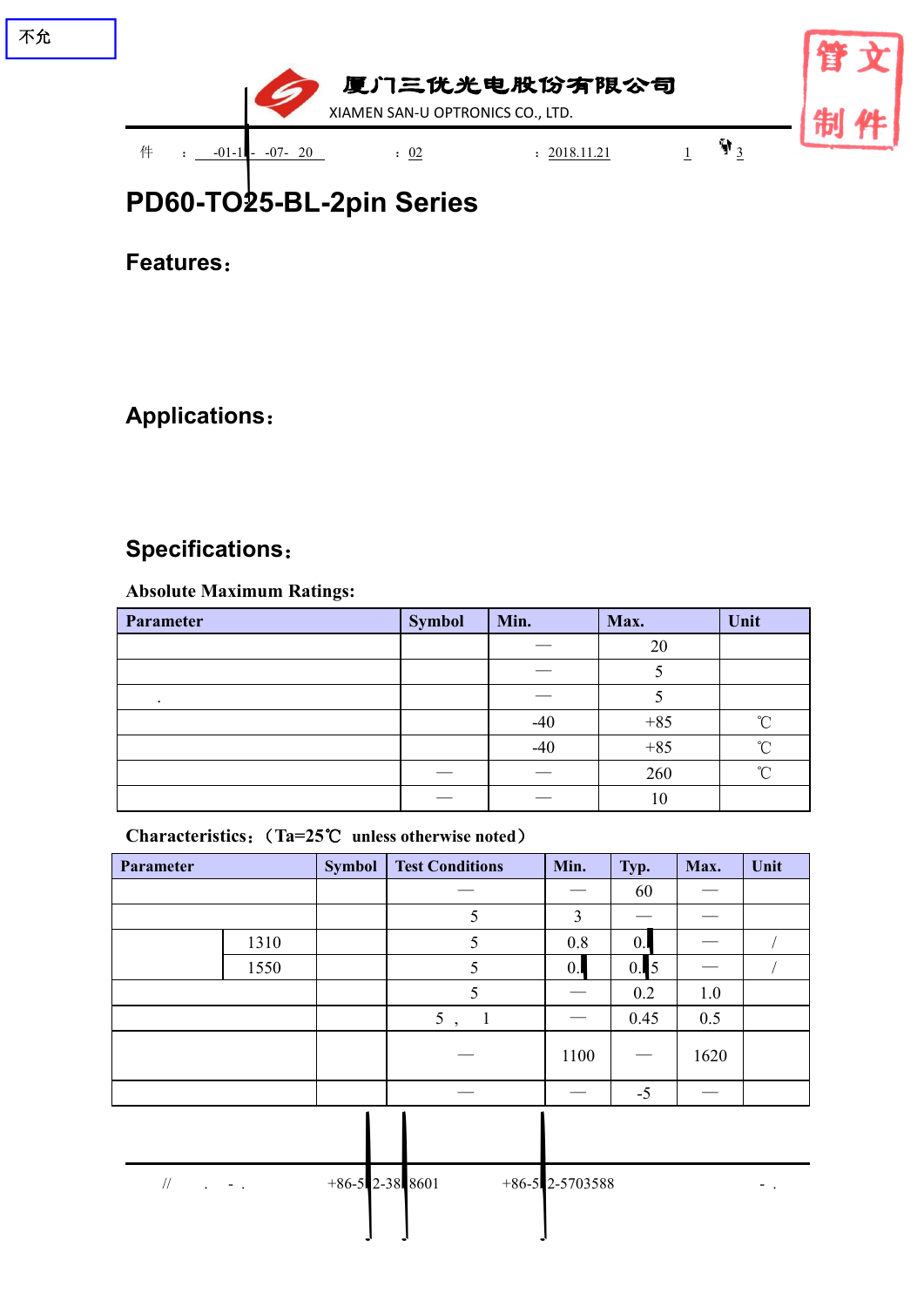

 $\bullet$ 

 $\bullet$  $\mathcal{L}$